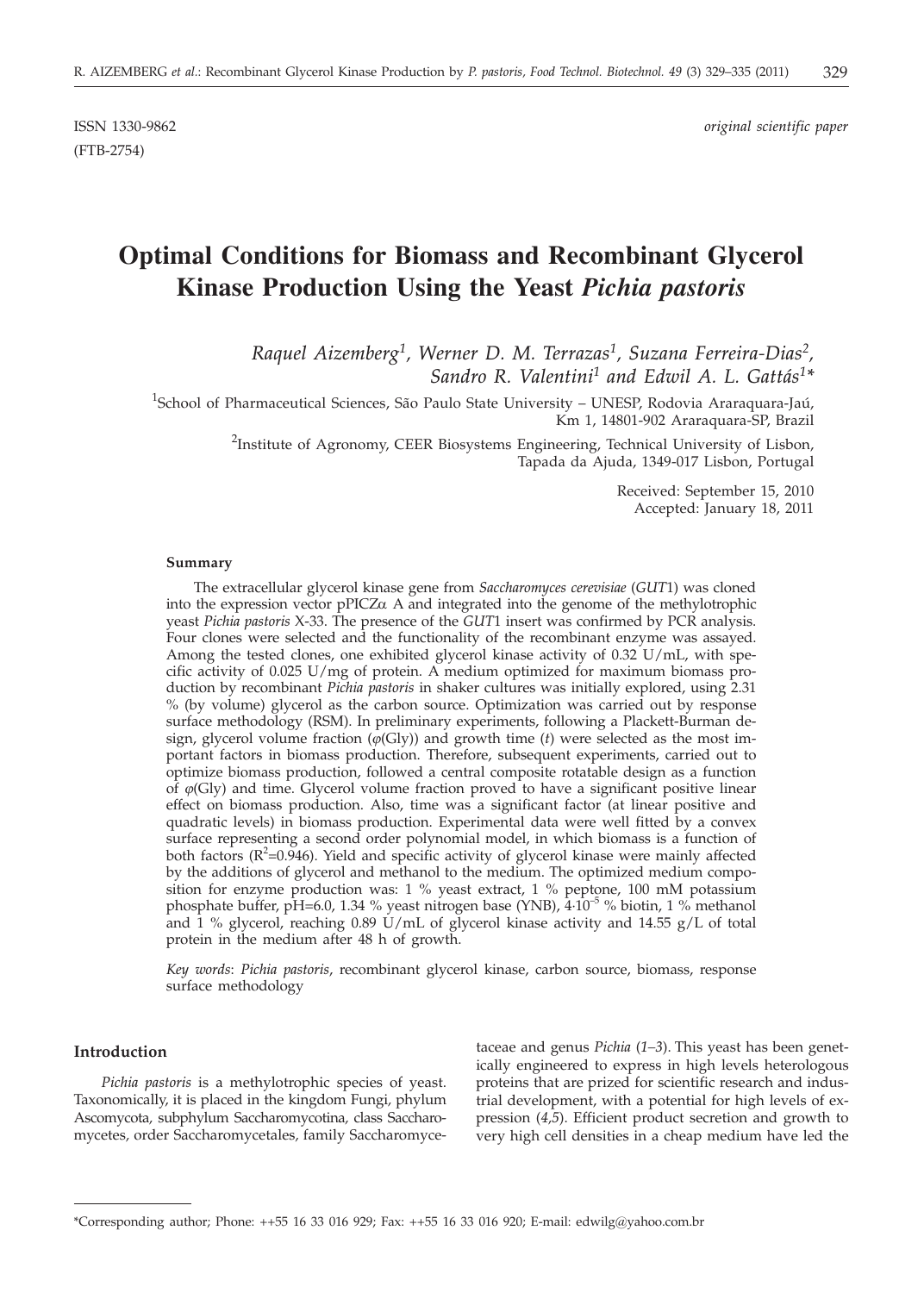Phillips Petroleum Company (Bartlesville, OK, USA) to propose the use of this yeast as a food source (single cell protein: SCP) (*6*). Yeast SCP is a product with many applications in the food, feed, pharmaceutical and biotechnological industries. Productivity, yield and selling price are the major factors affecting the economics of SCP production. Given to the potential food and feed applications of SCP, the Generally Recognized as Safe (GRAS) or Qualified Presumption of Safety (QPS) status are additional requirements for such a yeast strain (*7*).

In a typical fermentation process in which *P. pastoris* is used to produce heterologous proteins, glycerol is initially added to a defined medium as the sole carbon source. During this phase, biomass is accumulated, but the gene expression of heterologous proteins is completely repressed. After the initial depletion of glycerol, there is a transition period in which glycerol is added to the culture at a limiting rate (nutritional stress). Finally, either methanol alone or a mixture of glycerol and methanol is added to the culture, to induce the expression of heterologous proteins (*8*).

In much of the work with *P. pastoris,* a complex medium is required for growth and induction of protein expression (*9*). Formulations of such media can be found in the manuals of the Invitrogen Corporation (Carlsbad, CA, USA) and they depend on the kind of strain used (*10*). The concentration of the substrate (glucose or glycerol) is a common limitation in large-scale production, since maintenance of the initial substrate at a low (non- -inhibitory) concentration is essential for the optimization of biomass production and, consequently, the desired protein (*11*).

Basal salts medium (BSM) has been used for the production of angiostatin in a bioreactor containing methanol and other carbon sources along with it in the growth phase, such as glycerol, sorbitol, ammonium acetate and lactic acid (*12*). Other media have been used by a number of authors, such as buffered glycerol-complex medium (BMGY) for accumulation of biomass and buffered methanol-complex medium (BMMY) for protein induction (*13,14*). The Invitrogen formulations are useful in the studies on the induction of the expression of extracellular glycerol kinase, which is an enzyme used to assay glycerol, an important intermediate metabolite of lipid biosynthesis and glycolysis (*10*). This enzyme is industrially important and useful for the clinical determination of serum triglyceride levels, in combination with lipase, glycerol-3-phosphate oxidase and peroxidase (*15*), as well as of glycerol, and a number of important bioanalytical applications (patent number PI0205552-0) (*16*).

In this study, response surface methodology (RSM) was used to select the most important factors for biomass production and productivity, with a Plackett-Burman screening design. In a second set of experiments, modelling and optimization of medium composition and growth conditions, in terms of the previously selected factors, were attempted, following a central composite rotatable design.

In addition, the expression system EasySelect® (Invitrogen) was used on *P. pastoris,* with the purpose of inducing the extracellular expression of glycerol kinase (GK, ATP:glycerol-3-phosphotransferase, EC 2.7.1.30). The relation between the accumulated biomass and glycerol kinase activity was identified.

#### **Materials and Methods**

#### *Yeast strain, vector selection and cloning*

The EasySelect® *Pichia* expression system was used for genetic engineering experiments. All primers, vectors, zeocin, Taq DNA polymerase and host cells were obtained from the Invitrogen Corporation. The required enzymes and T4-DNA ligase were obtained from New England Biolabs (Ipswich, MA, USA). All other chemicals were of analytical grade and obtained from local commercial suppliers. The expression vector  $pPICZ\alpha$  and host cells of *P. pastoris* X-33 containing the *AOX*1 promoter, which allows rapid growth on methanol as the carbon source, were used for heterologous protein expression. The 2.1-kb coding region for the *GUT*1 gene from *Saccharomyces cerevisiae* genomic DNA was amplified, using the primers 5'-CG**GAATTC**ATGTTTCCCTCTCTC-3' and 5'-CC**CTCGAG**TCAGTGGTGGTGGTGGTGGTGT-3' cloned into the pPICZa A vector at the *Eco*RI and *Xho*<sup>I</sup> sites for extracellular GK expression. The constructs were linearized at the *AOX*1 promoter with *Sac*I and used to transform competent X-33 cells by electroporation. Fifty- -five transformants were selected on yeast extract-peptone-dextrose-sorbitol (YPDS) medium containing 100  $\mu$ g/mL of zeocin for the extracellular production of recombinant GK.

## *Conditions for cell growth and induction of GK production*

Cells from *Pichia pastoris* were cultived on YPDA (1 % yeast extract, 2 % peptone, 2 % glucose, 2 % agar) at 30 °C for 24 h. Inocula for the shake flask culture were grown for 24 h in baffled shake flasks at 30 °C, operating at 120 rpm in 25 mL of buffered BMGY medium (1 % yeast extract, 2 % peptone, 100 mM potassium phosphate buffer at pH=6.0, 1.34 % yeast nitrogen base (YNB) without amino acids,  $4.10^{-5}$  % biotin, 1 % glycerol). Shake flask cultures were then conducted in 25 mL of buffered methanol complex (BMMY) medium (1 % yeast extract, 2 % peptone, 100 mM potassium phosphate buffer, pH= 6.0, 1.34 % YNB,  $4.10^{-5}$  % biotin, 0.25 to 3.0 % methanol), with an initial cell concentration of 0.1 mg/mL, incubated at 30 °C and 120 rpm. Volumes of methanol were added daily to maintain the final volume fraction of 0.5 % required for induction. Samples of culture medium were taken every 48 h for the analysis of biomass, cell viability and glycerol kinase production. Various carbon sources (glycerol, sorbitol, lactic acid and ammonium acetate) were added to the BMMY medium at 1 % of the final volume fraction.

After fermentation, the content of two culture flasks was centrifuged at 15 000×*g* for 10 min in a Sorvall® Legend RT (Kendro Laboratory Products, Langenselbold, Germany) and the cells were discarded. The supernatant was concentrated through a Millipore filter, following the manufacturer's instructions, with an Ultracel® membrane,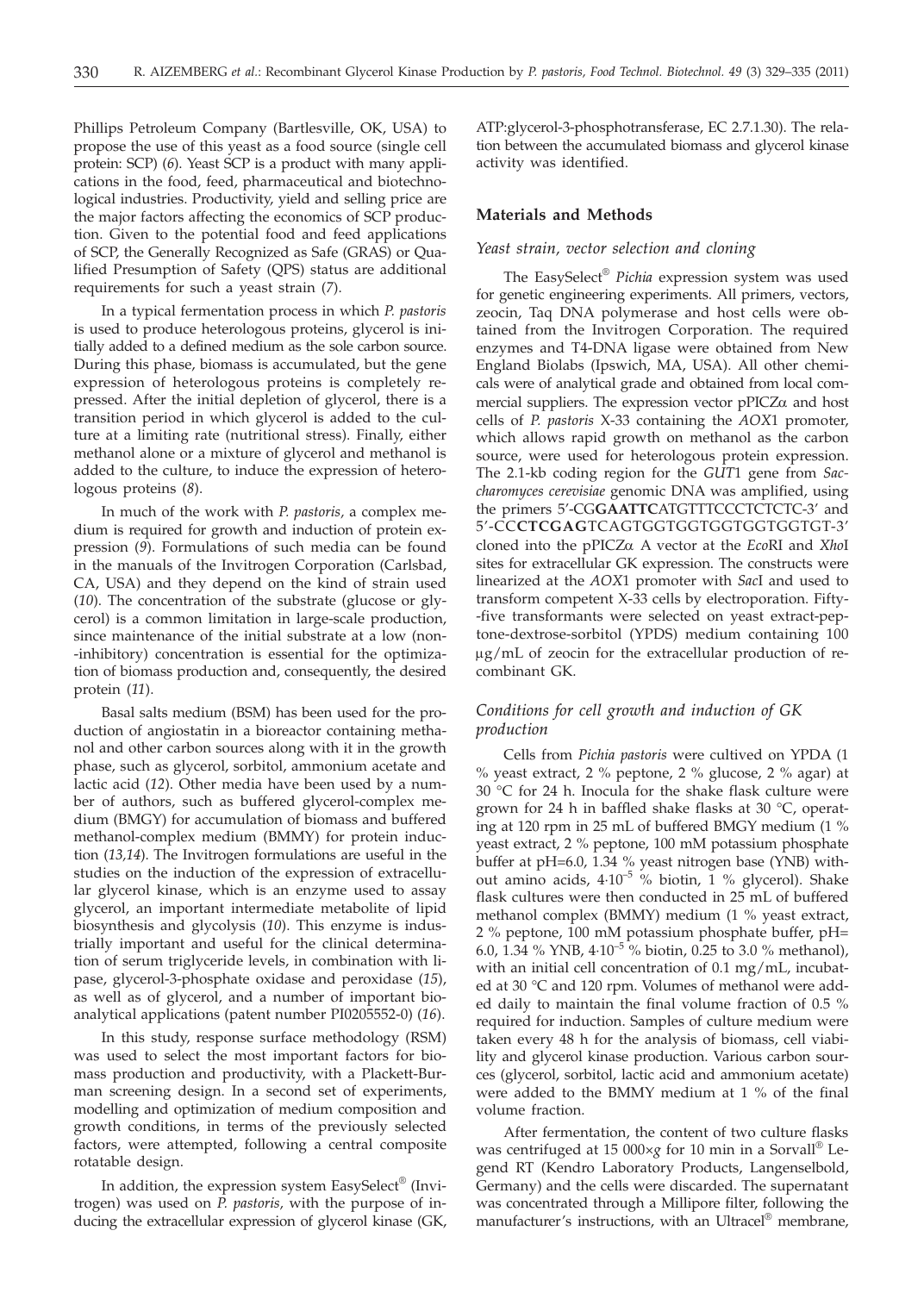Millipore User Guide cutoff of *M*<sub>r</sub>=10 000. All operations during the concentration of recombinant GK were carried out at 17 °C and 2800×*g* in a centrifuge.

#### *Biomass assay*

Absorbance (*A*) was measured at 570 nm with an Ultrospec 2100 spectrophotometer (Amersham Biosciences, Cambridge, UK). The *A*570 nm was converted to mg of dry cells per mL by means of a standard curve relating the absorbance to the dry mass of *P. pastoris* cell suspension.

## *Measurement of glycerol kinase activity*

Glycerol kinase activity was determined using the method described by Wieland (*17*). The following reaction mixture was used: 0.07 mL of 20 mM NAD<sup>+</sup>, 0.07 mL of 50 mM ATP, 0.9 mL of 6 mM glycerol, 0.9 mL of buffer (100 mM glycine-NaOH, pH=9.8, containing 880 mM hydrazine hydrate), 0.21 mL of magnesium sulphate (200 mM), 0.330 mL of 100 mM calcium chloride, 0.22 mL of enzyme extract (diluted in most cases) and 0.40 mL of GPDH (G6751, Sigma-Aldrich, St. Louis, MO, USA). The concentration of the NADH generated in the reaction was monitored by  $A_{340 \text{ nm}}$  in the spectrophotometer.

#### *Protein assay*

Lowry's method was used with serum bovine albumin as protein standard (*18*). Variations (S.D.) in the protein content of the cultures were (15.19±2.09) mg/mL.

## *Screening of factors affecting biomass production*

A first set of experiments, based on a Plackett-Burman design (*19*), was carried out at 30 °C, in order to screen the most important factors to include in subsequent experiments for the modelling and optimization of biomass production. In this design, the effect of the following factors was tested at three different levels (coded as –1, 0 and +1, respectively): yeast extract 0.5, 1 and 1.5 %, peptone 1, 2 and 3 %, glycerol 0.5, 1 and 1.5 %, YNB 0.67, 1.34 and 2.01 % and biotin 0.15, 0.20 and 0.25 % volume fractions, phosphate buffer 50, 100 and 150 mM, pH=5.5, 6.0 and 6.5 and growth time 24, 48 and 72 h. Three central points were added to the original Plackett-Burman design (total of 15 experiments). In each experiment, the amount of produced biomass (mg/mL) and biomass productivity (mg/(mL·h)) were assayed.

#### *Modelling and optimization of biomass production*

In order to model and optimize the biomass production, a second set of experiments was carried out in a central composite rotatable design (CCRD), in which the two most important factors for biomass production, glycerol content and growth time, previously selected from the Plackett-Burman design results, were varied. In this design, five different levels were tested for each factor (coded as  $-\alpha$ ,  $-1$ , 0,  $+1$  and  $+\alpha$ ): glycerol content varied from 0.19 to 2.31 % (by volume) and fermentation time from 14 to 82 h. All growth media were prepared in 50 mM phosphate buffer containing 1 % peptone and 0.15 % biotin. Fermentation was carried out at 30 °C. These conditions had been shown to promote the highest biomass production and biomass productivity.

#### *Statistical analysis*

The results from each Plackett-Burman and CCRD experiment for biomass production and biomass yield were analysed with the software package STATISTICA<sup>TM</sup>, v. 5, (StatSoft, Tulsa, OK, USA).

For CCRD, the linear and quadratic effects of the independent variables and their linear interactions on biomass production were calculated. Their significance was evaluated by analysis of variance. Three-dimensional surfaces were fitted to each set of the estimated biomass production and yield. These surfaces were described by the second-order polynomial equation. First- and second- -order coefficients of these equations are usually unknown and, therefore, were estimated from the experimental data by using the statistical principle of least squares. The fit of the models was evaluated by the determination coefficients  $(R^2)$  and adjusted  $R^2$   $(R_{\text{adj}}^2)$  (19,20). In practice,  $R^2$  should be at least 0.75 or greater; values above 0.90 are considered to be very good (*20*).

## **Results and Discussion**

## *Introduction of GK gene into Pichia pastoris and clone selection*

The EasySelect® (Invitrogen) expression system in *P. pastoris* (*10*) is used to provide the extracellular expression of proteins of interest from artificially integrated genes in the yeast genome. Chromosomal integration is performed by the transformation of the yeast by a plasmid containing the gene of interest, linearized with *Sac*I at the 5'-UTR of the *AOX*1 promoter from *P. pastoris* in the vector, leading to homologous recombination with the endogenous *AOX*1 copy. Extracellular production is conferred by the expression of the protein fused with the a-factor signal peptide from *S. cerevisiae,* so that the protein is secreted into the culture medium. The coding sequence of the *GUT*1 (glycerol kinase) gene was amplified by PCR, using a pair of primers that hybridize with flanking regions of the coding region of the *GUT*1 gene. Fig. 1a illustrates the amplification of a 2.1-kb fragment corresponding to the *GUT*1 gene. This fragment was cloned into the pPICZ $\alpha$  A expression vector. The plasmid construct released the same fragment after digestion with the *Xho*I and *Eco*RI cloning enzymes, confirming the insertion of the gene in the  $pPICZ\alpha$  vector (Fig. 1b).

The integration of the GK gene into the *Pichia pastoris* genome was confirmed by Southern blotting hybridization (data not shown). The obtained transformants (4 clones) were subjected to induction of the expression of the enzyme of interest as suggested in the EasySelect<sup>®</sup> system instructions (Invitrogen). This induction is performed with methanol, which activates the transcription of the cloned gene of interest under the control of the *AOX*1 promoter. Among the four transformants tested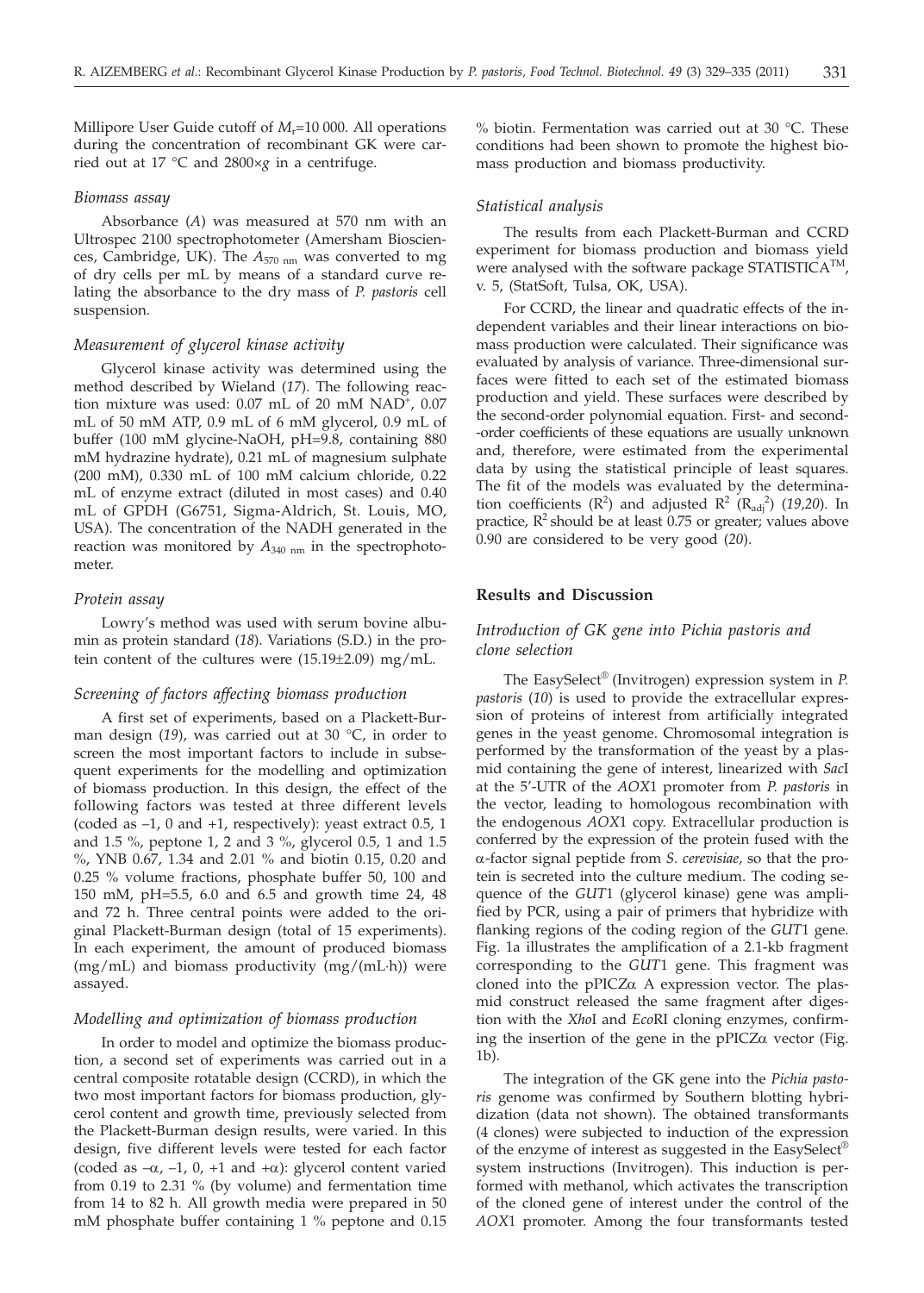

**Fig. 1.** PCR amplification of the *GUT*1 gene from *S. cerevisiae:* a) lane 2 shows *GUT*1 amplification product of 2.1 kb; cloning confirmation by restriction analysis, b) lane 2 shows the fragments corresponding to the *GUT*1 gene (2.1 kb) and the vector  $pPICZ\alpha$  A (3.6 kb). Lane 1 in both bands corresponds to the molecular mass standard (1 Kb Plus DNA Ladder™ by Invitrogen)

for GK production, clone 4 achieved the best enzyme activity and protein production (Table 1).

Table 1. Analysis of glycerol kinase (GK) activity and total protein in selected clones

| Clone | $y$ (total protein) | U/mL<br>$0.21 + 0.05$<br>$0.13 + 0.02$<br>0.0 | GK activity       |  |
|-------|---------------------|-----------------------------------------------|-------------------|--|
|       | mg/mL               |                                               | $U/mg$ of protein |  |
|       | $12.11+0.2$         |                                               | $0.017 \pm 0.002$ |  |
| 2     | $12.38 + 0.1$       |                                               | $0.011 \pm 0.001$ |  |
| 3     | $12.47+0.2$         |                                               | 0.0               |  |
| 4     | $12.56 \pm 0.3$     | $0.32 + 0.0$                                  | $0.025 \pm 0.002$ |  |
|       |                     |                                               |                   |  |

### *Factors affecting biomass production*

In the screening step, the linear effects on biomass production and biomass yield were calculated for 8 potential factors (data not shown). A positive or a negative effect of a factor on a response (biomass production or productivity) indicates that an increase in the values of that factor is accompanied by an increase or a decrease in the response, respectively. Biomass production (in mg/mL) increased significantly with fermentation time (effect of 3.75; p=0.0015). In addition, although with a p-value higher than 0.05, the influence of a positive effect of glycerol and a negative effect of buffer molarity on the biomass production cannot be neglected. Thus, in order to promote biomass production, long growth time, high glycerol content and phosphate buffer solutions of low molarity must be used.

On the other hand, with respect to biomass productivity (mg/(mL·h)), a significant negative effect (effect of –0.0317; p=0.0176) of growth time was observed. This means that biomass yield decreases with long growth time. The negative effects of phosphate buffer molarity, biotin and peptone content also have to be considered.

Therefore, higher biomass productivities are observed at short growth time when media prepared with low molarity phosphate buffer solutions and containing low amounts of biotin and peptone are used (data not shown).

#### *Optimized biomass production*

The amount of biomass produced in each of the 12 experiments of the CCRD is presented in Table 2. From these results, linear and quadratic effects of each factor and of their linear interaction  $(\varphi(G)y)$ ·time) were calculated (Table 3). Both glycerol volume fraction and growth time exhibited significant ( $p \leq 0.05$ ) linear and positive effects on biomass production. The significant negative effect of time at the quadratic level (–1.56) indicates that biomass production is described by a convex response surface as a function of time. Although it has a p-value higher than 0.05, the interaction effect on biomass production should not be ignored. In fact, biomass production B (mg/mL) data are fitted well by a convex surface (Fig. 2) described by the following second-order polynomial model equation, as a function of glycerol volume fraction and fermentation time (h):

$$
B = -0.989 - 0.365\varphi\text{(Gly)} + 0.167t - 0.001t^2 + 0.032(\varphi\text{(Gly)} \cdot t) \tag{1/}
$$

The high values of both, the determination coefficient  $\mathbb{R}^2$  (0.946), and the adjusted  $\mathbb{R}_{\text{adi}}^2$  (0.916), together

Table 2. Central composite rotatable design (CCRD) used as a function of glycerol content and time of growth of *Pichia pastoris,* and respective experimental results of biomass production

|                | $\varphi$ (glycerol) | t  | $\gamma$ (biomass) |
|----------------|----------------------|----|--------------------|
| Experiment     | $\frac{0}{0}$        | h  | mg/mL              |
| 1              | 0.50                 | 24 | 2.88               |
| 2              | 0.50                 | 72 | 5.29               |
| 3              | 2.00                 | 24 | 2.65               |
| $\overline{4}$ | 2.00                 | 72 | 7.38               |
| 5              | 0.19                 | 48 | 3.57               |
| 6              | 2.31                 | 48 | 7.27               |
| 7              | 1.25                 | 14 | 1.14               |
| 8              | 1.25                 | 82 | 6.99               |
| 9              | 1.25                 | 48 | 5.11               |
| 10             | 1.25                 | 48 | 5.18               |
| 11             | 1.25                 | 48 | 5.89               |
| 12             | 1.25                 | 48 | 5.94               |

Table 3. Effects of glycerol volume fraction  $(\varphi(G)y)$  and growth time on biomass production and respective p-levels analyzed in **CCRD** 

| Effect  | p-level |
|---------|---------|
| 1.77    | 0.0065  |
| $-0.21$ | 0.6870  |
| 3.86    | 0.0001  |
| $-1.56$ | 0.0183  |
| 1.16    | 0.1083  |
|         |         |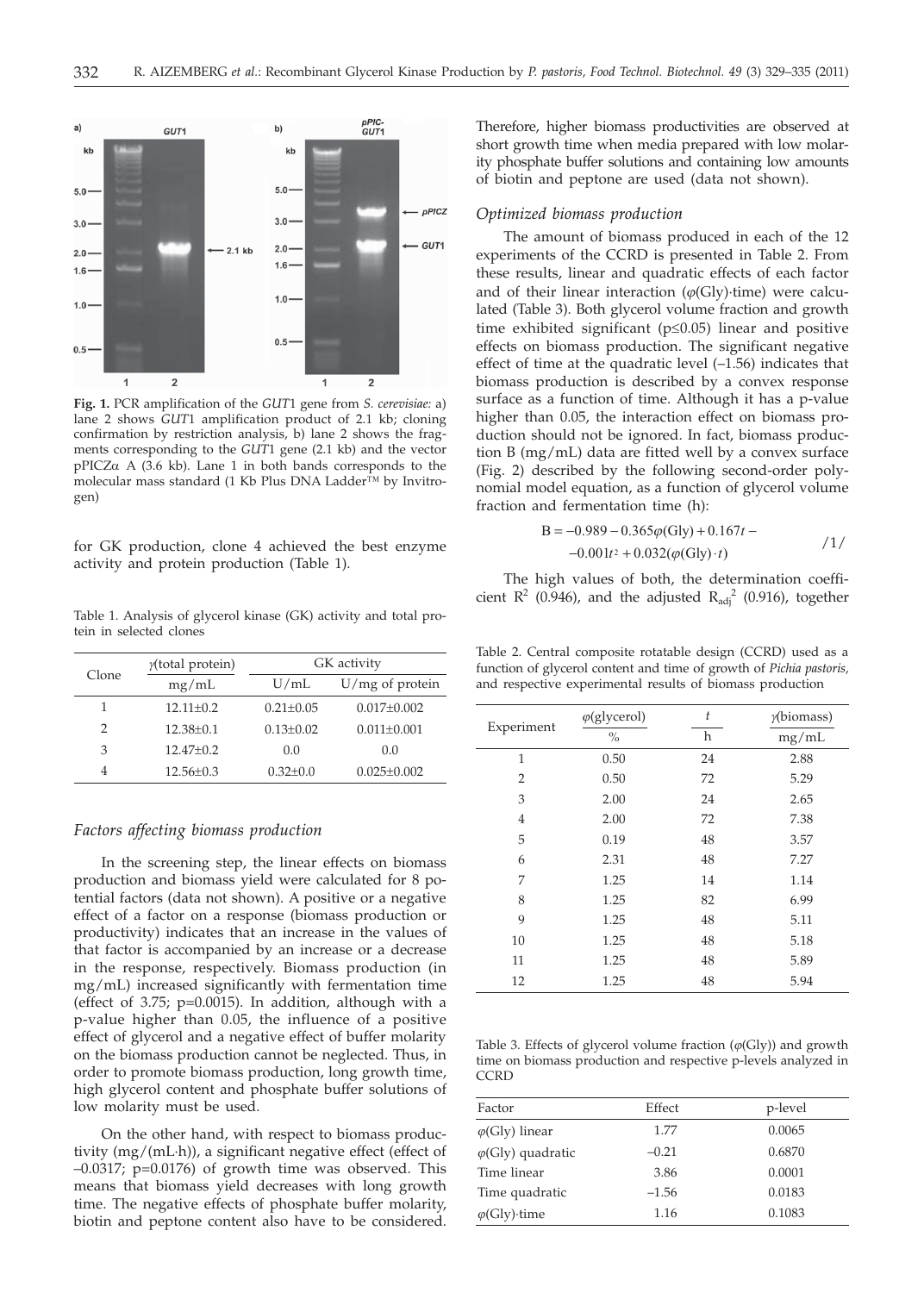

**Fig. 2.** Response surface of biomass production at 30 °C as a function of glycerol volume fraction (%) and growth time (h), and the respective contour plot

with the linear relationship between the observed and predicted values (Fig. 3) demonstrate the very good fit of this model to the experimental data. Although the maximum is outside the experimental domain, Fig. 2 shows that the highest biomass production values are obtained at higher  $\varphi$ (Gly) and longer growing times.



**Fig. 3.** Linear relationship between the observed values of biomass production and those predicted by the model

#### *Effect of medium composition on GK expression*

The carbon source is another important factor for the successful expression of heterologous proteins. According to Xie *et al*. (*12*), one of the most important factors in the BMMY medium is the supplementation of the carbon source. Due to the high specificity of the control system for expression of protein on methanol, *Pichia pastoris* proved more effective when the methanol concentration was within its optimal range (Table 4). In the present case, cells grown in the BMMY medium containing both 1 % methanol and 1 % glycerol exhibited the highest GK activity and viability (Table 4).

The methylotrophic yeast *Pichia pastoris* is currently widely used as a host for the production of recombinant proteins, as it can be grown in a methanol-complex medium (*21*). Proteins can also be secreted into the culture medium with the aid of a suitable secretion signal. Glycerol is commonly used as the growth substrate for biomass accumulation in the first phase, whereas only methanol is fed in the second phase to induce the foreign protein expression (*22,23*). An alternative mixed-feed and fed-batch strategy has been developed, which has considerably increased the productivity of recombinant *Pichia* systems (*24,25*).

Table 4. Effect of methanol concentration and various carbon sources on biomass, viability, glycerol kinase (GK) activity and total protein production by *Pichia pastoris* grown in BMMY medium

| <b>BMMY</b>                           | $\gamma$ (biomass) | Viability        | $\gamma$ (protein) | GK activity      |        |
|---------------------------------------|--------------------|------------------|--------------------|------------------|--------|
| medium                                | mg/mL              | $\%$             | mg/mL              | U/mL             | U/mg   |
| Methanol (0.25)                       | $3.28 \pm 0.12$    | $79.80 + 0.25$   | $15.80 + 0.90$     | 0.00             | 0.00   |
| Methanol (0.50)                       | $3.20 \pm 0.05$    | $86.10 \pm 0.95$ | $17.68 + 0.48$     | $0.50 \pm 0.00$  | 0.028  |
| Methanol (1)                          | $3.53 \pm 0.04$    | $94.14 + 0.48$   | $14.14 + 0.18$     | $0.76 + 0.52$    | 0.054  |
| Methanol (2)                          | $2.90 \pm 0.04$    | $83.40 \pm 2.55$ | $14.55 \pm 0.48$   | $0.032 \pm 0.00$ | 0.0022 |
| Methanol (3)                          | $2.78 \pm 0.01$    | 78.80±0.55       | $14.34 + 1.36$     | 0.00             | 0.00   |
| Methanol (1) and lactic acid (1)      | $3.33 \pm 0.08$    | $90.88 + 1.65$   | $15.59 \pm 0.31$   | $0.13 + 0.00$    | 0.0082 |
| Methanol (1) and glycerol (1)         | $6.02 \pm 0.11$    | $98.31 \pm 0.33$ | $14.55 \pm 0.95$   | $0.89 \pm 0.00$  | 0.118  |
| Methanol (1) and ammonium acetate (1) | $3.62 \pm 0.05$    | $93.79 + 1.10$   | $13.93 \pm 0.18$   | $0.51 \pm 0.00$  | 0.037  |
| Methanol (1) and sorbitol (1)         | $5.67 \pm 0.15$    | $94.14 \pm 0.52$ | $14.94 \pm 0.54$   | 0.00             | 0.00   |

Numbers in parentheses denote the fraction of the carbon source (%)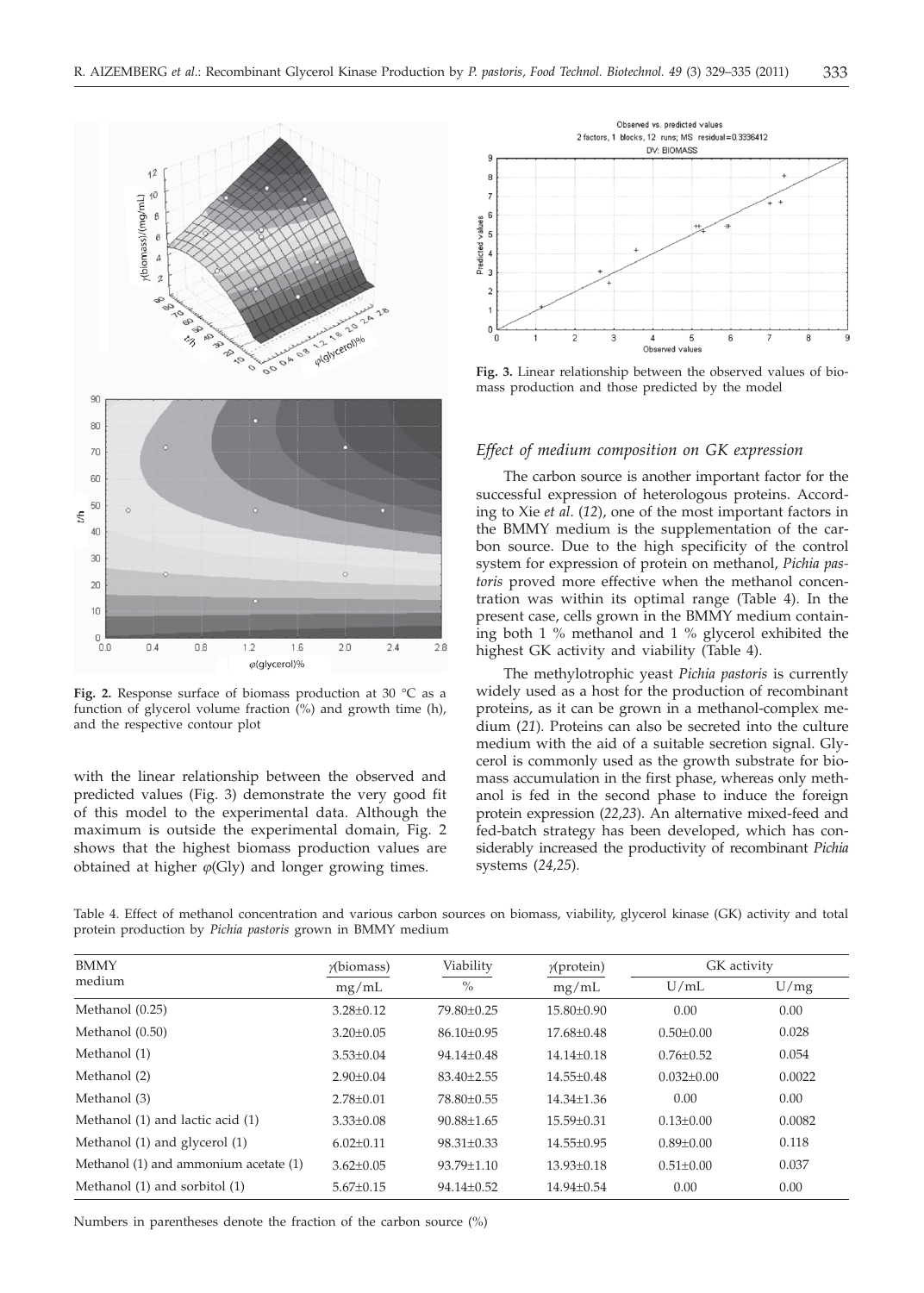Table 5 displays the final activity of GK and biomass obtained for *Pichia pastoris* when 1 % methanol (control) plus 1 % glycerol (optimized medium) were added initially to the BMMY medium for enzyme synthesis by the yeast strain. The highest value of final biomass (6.02 mg/mL) was observed for recombinant *Pichia pastoris* after 48 h of growth in the optimized medium, with a 1.17-fold increase in GK activity. The specific yield for GK activity with respect to cell growth  $(U/mL)/mg$  fell to 0.68 of the control, but the maximum GK productivity rate (GK activity/growth time) was the highest (2.45- -fold) for *Pichia pastoris* grown in the optimized medium.

Table 5. Analysis of glycerol kinase activity determined before and after the optimization of BMMY medium

|                                                     | Control | After<br>medium<br>optimization | Increase<br>fold |
|-----------------------------------------------------|---------|---------------------------------|------------------|
| Activity/(U/mL)                                     | 0.76    | 0.89                            | 1.17             |
| $\gamma$ (biomass)/(mg/mL)                          | 3.53    | 6.02                            | 1.71             |
| Specific yield per<br>cell/(U/(mL·mg))              | 0.22    | 0.15                            | 0.68             |
| Specific activity per<br>protein/(U/mg)             | 0.054   | 0.13                            | 2.41             |
| Productivity rate per<br>$protein/(U/(mg \cdot h))$ | 0.0011  | 0.0027                          | 2.45             |

Initial carbon source (% by volume): \*methanol 1, \*\* methanol 1 and glycerol 1

## **Conclusion**

The regulation of heterologous gene expression by means of a mixed carbon source proved to be simple and cost-effective for industrial enzyme production. *Pichia pastoris* production system offers the advantage of secreting the protein of interest into the culture medium. The present study reports biomass production and accumulation of GK activity by the recombinant *Pichia pastoris* grown in an optimized medium. The optimization of biomass production (increasing with time) contrasted with that of biomass productivity (decreasing with time). However, since glycerol content favours biomass production and does not affect biomass productivity, media with higher glycerol contents should be used to promote biomass production. The highest activity (0.89 U/mL) and specific activity per mass of protein (0.13 U/mg) of GK in the medium were obtained in a mixture containing 1 % glycerol and 1 % methanol as carbon sources.

#### *Acknowledgements*

We are grateful for the financial support by the FA-PESP and PADC/FCF/UNESP.

## **References**

*1.* J.A. Barnett, R.W. Payne, D. Yarrow: *Yeasts: Characteristics and Identification,* Cambridge University Press, Cambridge, UK (2000).

- *2.* M. Bakir, N. Cerikcioðlu, A. Tirtir, S. Berrak, E. Ozek, C. Canpolat, *Pichia anomala* fungaemia in immunocompromised children, *Mycoses, 47* (2004) 231–235.
- *3.* F. Otag, N. Kuyucu, Z. Erturan, S. Sen, G. Emekdas, T. Sugita, An outbreak of *Pichia ohmeri* infection in the pediatric intensive care unit: Case reports and review of the literature, *Mycoses, 48* (2005) 265–269.
- *4.* V.C. Silva, M.F.S. Peres, E.A.L. Gattás, Application of methylotrophic yeast *Pichia pastoris* in the field of food industry – A review, *J. Food Agric. Environ. 7* (2009) 268–273.
- *5.* C. Zhou, Y. Wang, M. Wu, W. Wang, D. Li, Heterologous expression of xylanase II from *Aspergillus usamii* in *Pichia pastoris, Food Technol. Biotechnol. 47* (2009) 90–95.
- *6.* M. Inan, V. Chiruvolu, K.M. Eskridge, G.P. Vlasuk, K. Dickerson, S. Brown, M.M. Meagher, Optimization of temperature-glycerol-pH conditions for a fed-batch fermentation process for recombinant hookworm (*Ancylostoma caninum*) anticoagulant peptide (AcAP-5) production by *Pichia pastoris, Enzyme Microb. Technol. 24* (1999) 438–445.
- *7.* L.C. Duarte, F. Carvalheiro, S. Lopes, I. Neves, F.M. Gírio, Yeast biomass production in brewery's spent grains hemicellulosic hydrolyzate, *Appl. Biochem. Biotechnol. 148* (2008) 119–129.
- *8.* M.C. D'Anjou, A.J. Daugulis, Mixed-feed exponential feeding for fed-batch culture of recombinant methylotrophic yeast, *Biotechnol. Lett. 22* (2000) 341–346.
- *9.* S. Macauley-Patrick, M.L. Fazenda, B. McNeil, L.M. Harvey, Heterologous protein production using the *Pichia pastoris* expression system, *Yeast, 22* (2005) 249–270.
- *10. Pichia* Fermentation Process Guidelines, Invitrogen™, Carlsbad, CA, USA (2000).
- *11.* G. Potvin, A. Ahmad, Z. Zhang, Bioprocess engineering aspects of heterologous protein production in *Pichia pastoris*: A review, *Biochem. Eng. J.* (in press).
- *12.* J. Xie, Q. Zhou, P. Du, R. Gan, Q. Ye, Use of different carbon sources in cultivation of recombinant *Pichia pastoris* for angiostatin production, *Enzyme Microb. Technol. 36* (2005) 210–216.
- *13.* X. Shi, T. Karkut, M. Chamankhah, M. Alting-Mees, S.M. Hemmingsen, D. Hegedus, Optimal conditions for the expression of a single-chain antibody (scFv) gene in *Pichia pastoris*, *Protein Expr. Purif*. *28* (2003) 321–330.
- *14.* C.C. Chen, P.H. Wu, C.T. Huang, K.J. Cheng, A *Pichia pastoris* fermentation strategy for enhancing the heterologous expression of an *Escherichia coli* phytase, *Enzyme Microb. Technol*. *35* (2004) 315–320.
- *15.* M.W. McGowan, J.D. Artiss, D.R. Strandbergh, B. Zak, A peroxidase-coupled method for the colorimetric determination of serum triglycerides, *Clin. Chem. 29* (1983) 538– 542.
- *16.* E.A.L. Gattás, C.R.S. Tininis, C. Laluce, Enzymatic assays using preparations containing dehydrogenases obtained from commercial active dry yeast. *Brazilian national patent PI0205552-0* (2002).
- *17.* O. Wieland: Glycerol, UV-Method. In: *Methods of Enzymatic Analysis,* H.U. Bergmeyer (Ed.), Academic Press, New York, NY, USA (1965) pp. 211–214.
- *18.* O.H. Lowry, N.J. Rosebrough, A.L. Farr, R.J. Randall, Protein measurement with the Folin phenol reagent, *J. Biol. Chem*. *193* (1951) 265–275.
- *19.* M.C. Gacula Jr., J. Singh: Response Surface Designs and Analysis. In: *Statistical Methods in Food and Consumer Research*, Academic Press, Orlando, FL, USA (1984) p. 214.
- *20.* P.D. Haaland: *Experimental Design in Biotechnology*, Marcel Dekker Inc., New York, NY, USA (1989) p. 258.
- *21.* G.P. Lin Cereghino, J. Lin Cereghino, C. Ilgen, J.M. Cregg, Production of recombinant proteins in fermenter cultures of the yeast *Pichia pastoris, Curr. Opin. Biotechnol. 13* (2002) 329–332.